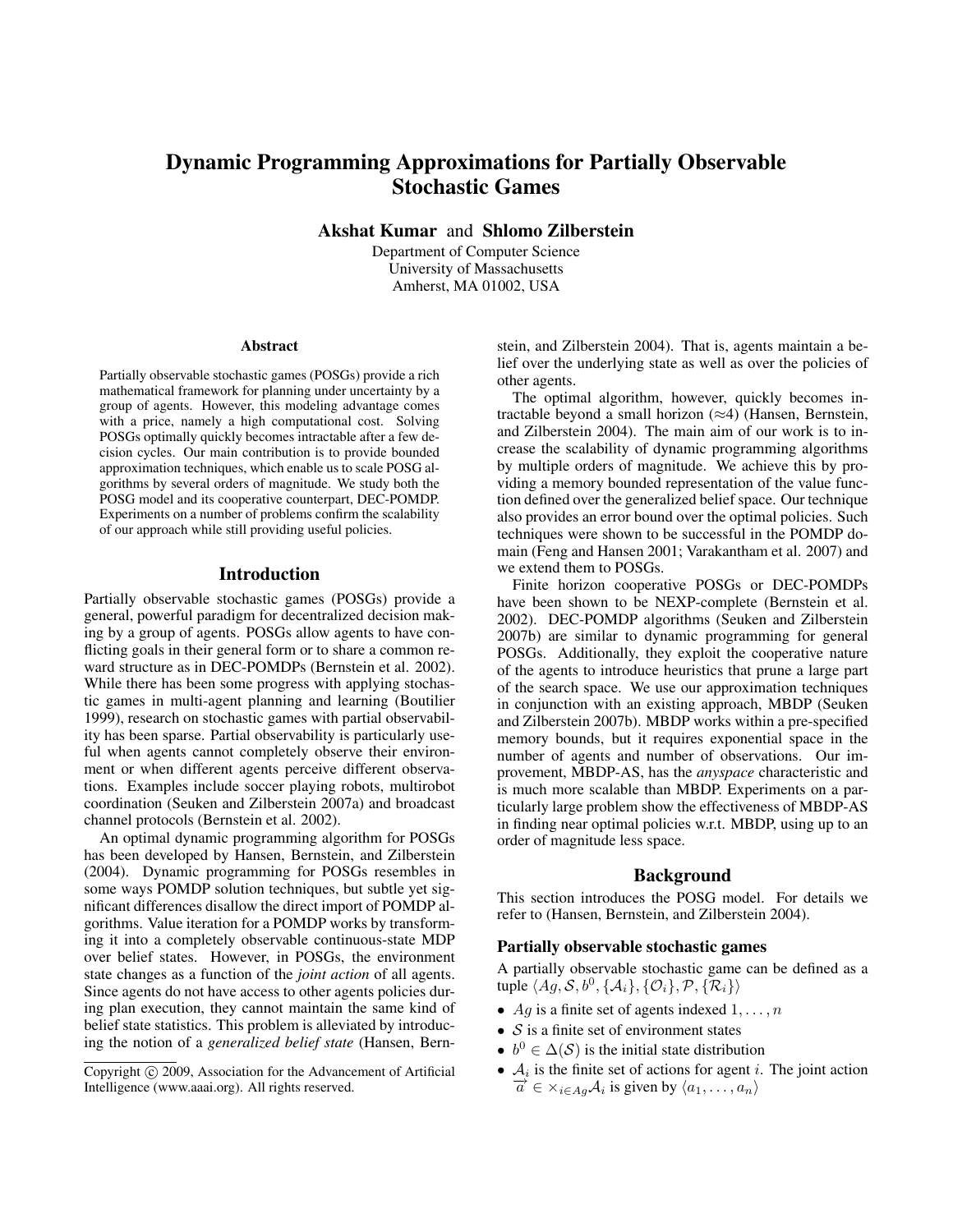- $\mathcal{O}_i$  is a finite set of observations for agent *i*. The joint  $\overrightarrow{O}_i$  is a nince set of observations for agent  $i$ . The<br>observation  $\overrightarrow{O} \in \times_{i \in Ag} O_i$  is given by  $\langle o_1, \ldots, o_n \rangle$
- $P$  is a set of state transition and observation probabilities.  $\mathcal{P}(s', \vec{o} | s, \vec{a})$  is the probability of taking joint action  $\vec{a}$ in state  $s$  resulting in transition to state  $s'$  and receiving joint observation  $\vec{\sigma}$
- $\overrightarrow{\mathcal{R}}_i : \mathcal{S} \times \overrightarrow{\mathcal{A}} \to \Re$  is the reward function for agent  $i$ ,  $\overrightarrow{\mathcal{A}}$  is the set of all joint actions.

At each step of the game, the agents simultaneously choose actions, receive a reward and an observation. The environment transitions stochastically into a different state and the above process repeats. The goal for each agent is to maximize the expected sum of rewards it receives during the game. In DEC-POMDPs, the reward function  $\mathcal{R}_i$  is the same for all agents requiring them to work cooperatively.

A *policy* for an agent is a mapping from local observation histories to actions. Policies can be represented as trees. In a policy tree, the root node defines the action taken at time step  $t = 0$ . The edges of the tree represent the possible observations and lead to a new action which will be executed upon receiving that observation. The depth of the tree defines the horizon  $T$  of the problem.

Generalized belief state Since agents do not communicate during execution time, they do not directly observe other agents policies and cannot maintain the belief over environment states. A generalized belief is defined for each agent i, which maintains a belief over the underlying state as well as the policies of other agents. It is described by a distribution over  $S \times Q_{-i}$ , where  $Q_{-i}$  is the set of policies of all other agents. The distribution is denoted by  $b_i$ . The generalized belief space for agent i is denoted by  $\mathcal{B}_i$ . The value of agent i's belief is given by

$$
V_i(b_i) = \max_{p \in Q_i} \sum_{s \in S, q_{-i} \in Q_{-i}} b_i(s, q) V_i(s, p, q_{-i})
$$

where  $Q_i$  is the set of policies of agent i. Assuming two agents,  $V_i(s, p, q)$  is the value of agent i's policy p when other agent executes its policy  $q$  and the environment is in state s. It can be easily calculated from problem specifications. Similar to POMDPs, the value function  $V_i$  for agent i is  $|S \times Q_{-i}|$  dimensional, piecewise linear and convex.

Dynamic programming for POSGs We describe briefly dynamic programming over generalized belief states. Given depth-t policy trees  $\overline{Q_i^t}$  for each agent i, the multi-agent backup operator  $H$  performs the exhaustive backup of these trees to get  $Q_i^{t+1}$ . Then it recursively computes the generalized value function  $V_i^{t+1}$ . Subsequently, iterated elimination of dominated strategies is performed for each agent i. This step is unique for POSGs and not applicable to POMDPs. The domination condition is

$$
\forall b \in \mathcal{B}_i, \exists v_k \in V_i^{t+1} \setminus v_j \ s.t. \ b.v_k \ge b.v_j \tag{1}
$$

The weakly dominated strategies represented by  $v_i$  are eliminated from the respective policy tree sets, and this process continues iteratively by alternating over agents until there are no further changes. The above DP algorithm converts

the POSG to a normal form representation with reduced set of strategies. Once  $Q_i^T$  is computed, standard techniques for selecting equilibria in normal form games can be applied.

### Bounded approximation using  $\epsilon$  pruning

The key issue in the complexity of the DP algorithm is the size of the vector set representing a value function after performing the backup. The size of this vector set is reduced by the iterated elimination of dominated strategies but it still remains a key source of complexity. Our approximation techniques further reduce this vector set size by introducing an error of at most  $\epsilon$ . The first approximation technique prunes the policies which are higher valued than the remaining policies by at most  $\epsilon$ . This technique is easy to implement but it is somewhat limited as it does not prune every possible vector allowed by the  $\epsilon$  error threshold. The next approximation we propose mitigates this shortcoming and reduces the size of the vector set further.

We start by defining the notion of  $\epsilon$  dominated set followed by the first approximation technique E*Prune*.

Definition 1. *The vector set* Γ *representing the value function* V is  $\epsilon$  dominated by the set  $\Gamma'$  representing  $\tilde{V}'$  iff  $V(b) + \epsilon \geq V'(b)$  for the given  $\epsilon$  and any b.  $\Gamma$  is  $\epsilon$ *parsimonious if removal of any additional vectors from* Γ *violates the domination condition i.e.,* Γ *is the minimal such set.*

We describe below an approximation algorithm E*Prune* which returns an  $\epsilon$  dominated set V corresponding to the set  $U$  produced by the backup operator  $H$ .

- 1. Choose an agent i
- 2. Initialize the set  $V_i$  with the dominant vectors at belief simplex.
- 3. Choose a vector  $u \in \mathcal{U}_i$  according to ordering  $\Theta$ , use the linear program shown in Algorithm 1 to find if  $u \in$ dominates  $V_i$  at any belief point b. If not, discard u.
- 4. Compute  $u'$ , the best vector at b, remove it from  $\mathcal{U}_i$  and add it to  $V_i$ . Repeat steps 3, 4 until  $\mathcal{U}_i$  is empty.

The above algorithm is run iteratively for each agent  $i$  until no more pruning is possible. Each iteration of E*Prune* introduces an error of at most  $\epsilon$  over the set  $\mathcal U$ . For detailed proof we refer to (Varakantham et al. 2007).

Proposition 1. *For a given ordering* Θ *of the vectors in the set*  $U$ , *EPrune is not guaranteed to return a parsimonious*  $\epsilon$ *dominated set* V *(per iteration).*

*Proof.* The proof is by a counterexample. Figure 1(a) shows a simplified vector set  $U$  defined over two states  $s_1$  and  $s_2$ . The individual numbers identify respective vectors.  $\epsilon$ 

|  | Algorithm 1: $\epsilon$ DOMINATE( $\alpha$ , U, $\epsilon$ ) |  |  |
|--|--------------------------------------------------------------|--|--|
|--|--------------------------------------------------------------|--|--|

1 variables: $\delta, b(s) \forall s \in \mathcal{S}$ 2 maximize  $\delta$ 

- 3  $\sum_s b(s) [\alpha(s) - u(s)] \ge \delta + \epsilon \ \forall u \in U$
- 4  $\sum_{s\in\mathcal{S}}b(s)=1$
- if  $\delta > 0$  return b else return null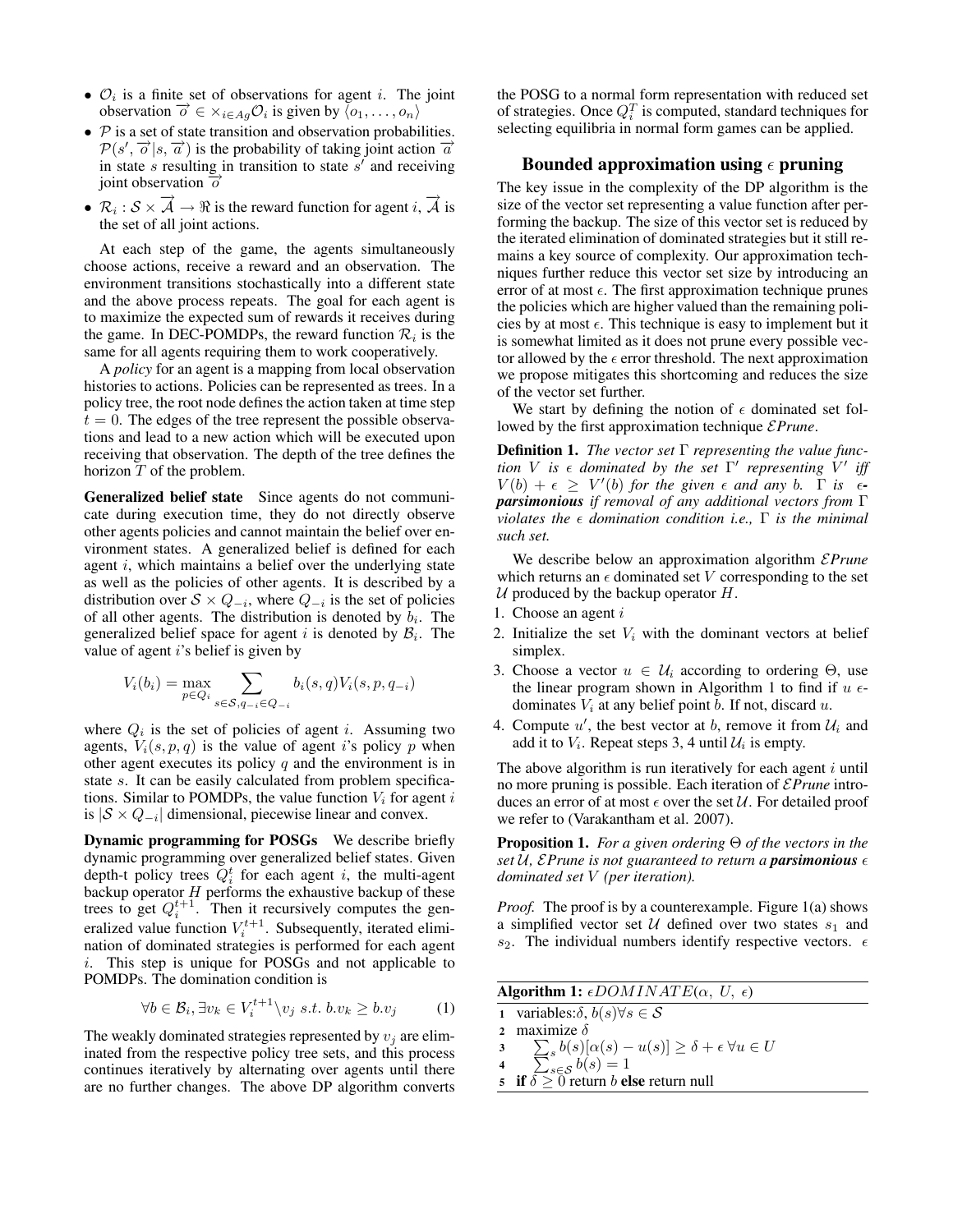

Figure 1: a) shows the vector set  $U$ . b) through d) show the steps of algorithm  $EPrune$ . e) Shows the  $\epsilon$  dominated parsimonious set for  $U$ .

is shown alongside as a line of length  $\epsilon$ . Consider the ordering  $\Theta = \{1, 2, 3\}$  for the vectors in U. During step 1 of E*Prune*, suppose we choose to initialize the set V with the leftmost belief point. The best vector for this corner, 1, is included in the current representation of  $V$  (Figure 1(b)). Step 2 of E*Prune* selects the next vector, 2, in Θ. Since 2 dominates the current set V by more than  $\epsilon$  (Figure 1(c)), it will not be pruned by Algorithm 1. The remaining vector, 3, from  $U$ , is considered next and it also dominates current V by more than  $\epsilon$  (Figure 1(d)), so is retained in V. However we can easily see that V is not parsimonious though  $\epsilon$ dominated (Figure 1(d)). We can remove vectors 1 and 2 from V without affecting the  $\epsilon$  domination condition. The  $\epsilon$ dominated parsimonious set is shown in Figure 1(e). П

An important implication of proposition 1 is that algorithm E*Prune* is sensitive to the ordering Θ used. For a different ordering  $\Theta' = \{3, 1, 2\}$  for the set U in Figure 1(a), we will get the correct parsimonious  $\epsilon$ -dominated set shown in 1(e). Out next approximation technique improves E*Prune* by further reducing the vector set size keeping the error fixed.

# IE*Prune*: improved epsilon pruning

The improved epsilon pruning scheme is based on better use of the ordering of vectors in the set U for pruning. IE*Prune* prunes much more vectors than E*Prune* while retaining the same error  $\epsilon$ . For a given upper bound on the size of approximate vector set  $V$ , we can pack more *useful* vectors in  $V$ , thereby reducing the error  $\epsilon$  than in *EPrune*.

Algorithm 3 shows the code for IE*Prune*. It takes as input the vector set  $U$ , the error threshold  $\epsilon$ , ordering  $\Theta$  of vectors in  $U$  and a user defined parameter k. It returns the  $\epsilon$  dominated set V for U. *IEPrune* can be logically divided into three phases. Phase 1 (lines 6-10) is similar to E*Prune* which removes all vectors which dominate  $V$  by less than  $\epsilon$ . In the next two phases, IE*Prune* tries to identify if more vectors can be removed keeping the error fixed. During phase 2, it determines potential group of  $k$  vectors which can be removed from V without increasing the error  $\epsilon$  (using Algorithm 2) and stores them in the Cliques set. In phase 3, it removes all the vectors in the Cliques set from V preemptively, adds back any vector which violates the  $\epsilon$  domination condition.

Phase 2:. This part forms the basis for Phase 3; it identifies heuristically the potential candidate vector sets which can be further pruned from  $V$ . The accuracy of the heuristic

| <b>Algorithm 2:</b> is eConsistent(X, $V$ , $\epsilon$ )                                            |  |  |
|-----------------------------------------------------------------------------------------------------|--|--|
| 1 forall $v \in X$ do                                                                               |  |  |
|                                                                                                     |  |  |
| 2   <b>if</b> $\epsilon$ DOMINATE(v, V, $\epsilon$ ) <> null <b>then</b><br>3   <b>Return false</b> |  |  |
| Return true                                                                                         |  |  |

depends on the parameter  $k$ . The set  $S$  denotes this potential set (line 11). It contains all subsets of size  $k$  of  $V$ , with  $|S| = C_k^{|\mathcal{V}|}$  $\kappa^{|\mathcal{V}|}$ . In the block lines 13-15, we try to identify which members of  $S$  if removed from  $V$  will still make the set  $V \epsilon$  consistent. To ensure this, we also have to take into account the vectors removed in previous iterations (each run of the repeat-until block), stored in the set  $W$  (line 13). Set Cliques contains the resulting vectors.

**Phase 3:** A candidate set is constructed which denotes all vectors that *potentially* can be further pruned (line 16). We preemptively remove all the vectors in candidates set from  $V$  (line 17), and later add any vector that fails the iseConsistent test ensuring that the error  $\epsilon$  doesn't increases (line 22).

The above iteration continues until there are no more vectors in  $U$ , and the resulting set  $V$  is returned.

### Analysis of IE*Prune*

**Proposition 2.** *IEPrune provides a*  $\epsilon$  *dominated set*  $V$  *over*  $U$  *i.e.* ∀ $b \in B$   $V(b) + \epsilon \ge U(b)$  where  $V(.)$  and  $U(.)$  repre*sent the respective value function.*

*Proof.* Phase 1 of IE*Prune* is the same as E*Prune*, so any vector removed at this phase from the set  $V$  is  $\epsilon$  dominated. For proof see (Varakantham et al. 2007). After this there are two cases possible:

In the first case, IE*Prune* does not prune any additional vectors. Hence the set  $V$  remains  $\epsilon$  dominated.

In the second case, IE*Prune* removes additional vectors to E*Prune*. Recall that V represents a value function and  $V(b) = \max_{v \in \Gamma_V} b.v.$  V is the final representation which is obtained at the end of phase 3 for each iteration.

We prove the proposition by contradiction. Suppose that  $\exists b \in \mathcal{B} \ s.t. \ \mathcal{V}(b) + \epsilon < \mathcal{U}(b)$ . Let  $v_b^{\epsilon} = arg \max_{v \in \Gamma_V} b.v$ and  $v_b^* = arg \max_{v \in \Gamma_u} b.v$  for the current representation of  $V, U$ . Also our assumption implies  $v_b^{\epsilon} \neq v_b^{\star}$  and  $v_b^{\star} \notin V$ . We have

$$
v_b^{\epsilon}.b + \epsilon < v_b^*.b \Rightarrow v_b^*.b > v_b^{\epsilon}.b + \epsilon \tag{2}
$$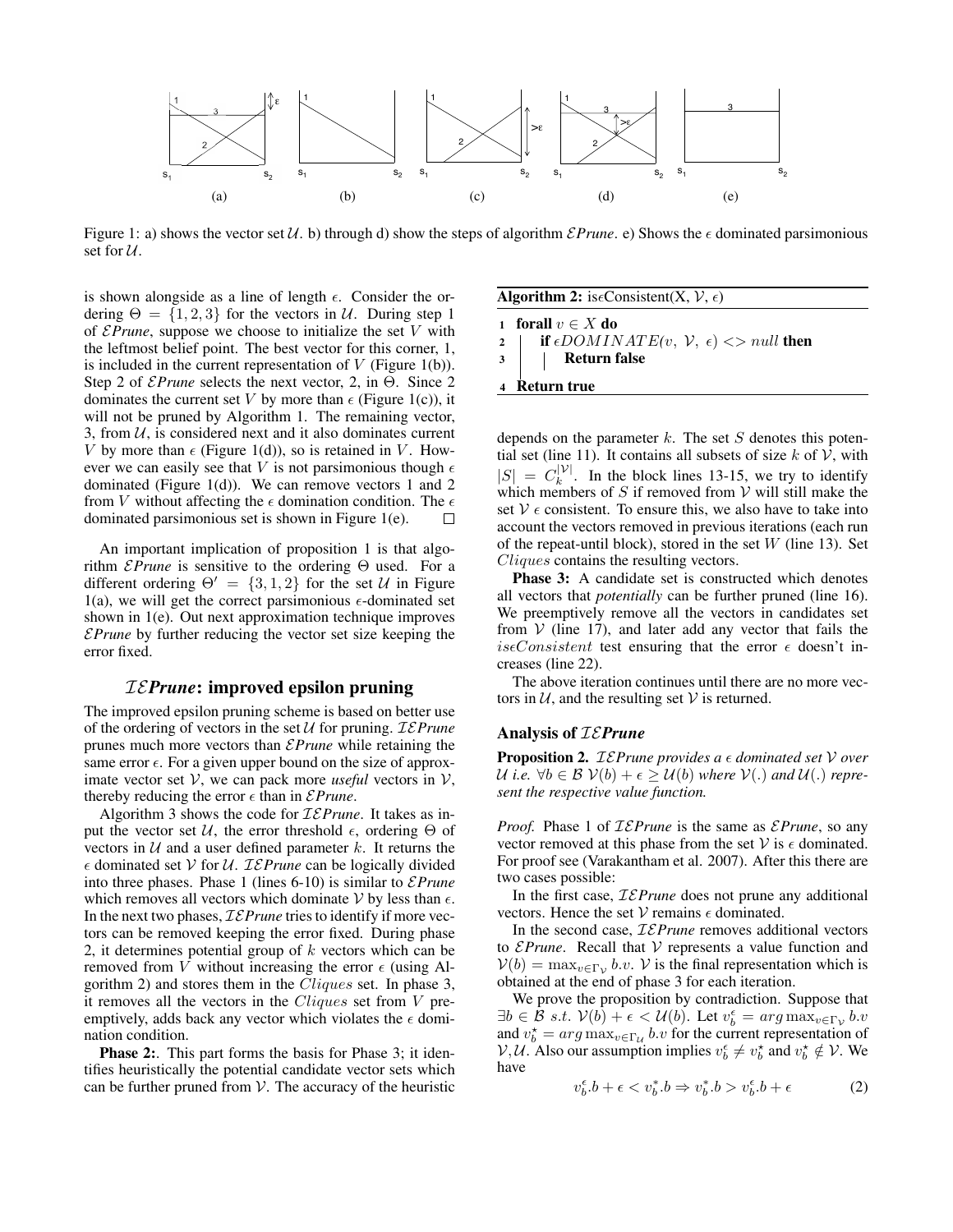### Algorithm 3:  $IEPrune$  ( $U, \epsilon, \Theta, k$ )

1 **Returns:** the set  $V \in \text{dominated by } U$ 2  $\mathcal{V} \leftarrow$  (remove) Best vectors from U at belief simplex 3  $W \leftarrow \phi$ , Cliques  $\leftarrow \phi$ 4 repeat 5  $v \leftarrow \Theta(\mathcal{U})$ 6  $b \leftarrow \epsilon\text{-DOMINATE}(v, V, \epsilon)$  $\tau$  | if  $b = null$  then 8 | Skip to next iteration 9  $\vert \quad v' \leftarrow$  (remove) Best vector at b from U 10  $\mathcal{V} \leftarrow \mathcal{V} \cup v'$ 11  $S \leftarrow {\{v_i\}|v_i \in \mathcal{V} \wedge |\{v_i\}| = k}$ 12 forall  $s \in S$  do  $\begin{array}{cc} \textbf{13} & | & | & X \leftarrow s \cup W, \, \mathcal{V}' \leftarrow \mathcal{V} \backslash s \end{array}$ 14 **if** iseConsistent $(X, \mathcal{V}', \epsilon)$  then 15 | |  $Cliques \leftarrow Cliques \cup s$ 16 | Candidates ←  $\cup_i s_i \mid s_i \in Cliques$ 17  $\mathcal{V}' \leftarrow \mathcal{V}\backslash\text{candidates}$ 18 Pruned  $\leftarrow \phi$ 19 **forall**  $v \in$  *Candidates* **do** 20 | |  $X \leftarrow \{v\} \cup W$ 21 **if**  $\neg is \epsilon Consistent(X, V', \epsilon)$  then 22  $\vert \quad \vert \quad \mathcal{V}' \leftarrow \mathcal{V}' \cup \{v\}$ else 23 | | Pruned ← Pruned  $\cup \{v\}$ 24  $\mathcal{V} \leftarrow \mathcal{V}'$ ,  $W \leftarrow W \cup Pruned$ until  $\mathcal{U} = \phi$ 25 Return  $V$ 

Consider the case when  $v_b^*$  was considered by  $\mathcal{IEPrune}$ . If it was removed during phase 1, then the  $\epsilon$  domination proof of phase 1 contradicts our assumption. So surely it must have been removed during phase 3. This implies  $v_b^* \in \text{Candidates}$  and consequently  $v_b^*$  passed the  $is \epsilon Consistent$  test (line 21) to be eligible for pruning. From the condition of LP-DOMINATE in  $is \epsilon Consistent$ test we have:

$$
\exists \tilde{v} \in \mathcal{V}' \ \nexists b \in \mathcal{B} \ s.t. \ v_b^{\star}.b \ge \delta + \epsilon + \tilde{v}.b \ and \ \delta \ge 0 \quad (3)
$$

At any point during the iteration of for loop (20-23) the following holds:  $V' \subseteq V$  and since  $v_b^{\epsilon}$  is the best vector in V at the belief b, we have  $v_b^{\epsilon} b \geq \tilde{v} b$ . Combining this with eq 3 and substituting  $\delta = 0$ , we get  $\nexists b \in \mathcal{B} \ s.t. \ v_b^{\star}.b \geq \epsilon + v_b^{\epsilon}.b$ . This is a contradiction to our assumption in Eq. 2. Hence the proposition must hold. П

It can be shown that the error  $\epsilon$  accumulates during each invocation of IE*Prune* like E*Prune* (Varakantham et al. 2007).

## POSG experiments

We experiment on *Multi access broadcast channel* (MABC) domain introduced in (Hansen, Bernstein, and Zilberstein 2004) and compare the performance of E*Prune*, IE*Prune*

|                                                                                                                                                                 | Optimal    |        | EPrune | $\mathcal{IEPrune}$ | Random |
|-----------------------------------------------------------------------------------------------------------------------------------------------------------------|------------|--------|--------|---------------------|--------|
| Horizon                                                                                                                                                         | # of       | Policy |        |                     |        |
|                                                                                                                                                                 | Policies   | Value  |        |                     |        |
| $\mathcal{D}_{\mathcal{A}}^{\mathcal{A}}(\mathcal{A})=\mathcal{D}_{\mathcal{A}}^{\mathcal{A}}(\mathcal{A})\mathcal{D}_{\mathcal{A}}^{\mathcal{A}}(\mathcal{A})$ | (6,6)      | 2.00   | 2.00   | 2.00                |        |
| 3                                                                                                                                                               | (20, 20)   | 2.99   | 2.99   | 2.99                | 1.49   |
| 4                                                                                                                                                               | (300, 300) | 3.89   | 3.89   | 3.89                | 1.99   |
| 5                                                                                                                                                               |            |        | 4.79   | 4.79                | 2.47   |
| 8                                                                                                                                                               |            |        | 7.49   | 7.49                | 3.93   |
| 10                                                                                                                                                              |            |        | 9.29   | 9.29                | 4.90   |
| 100                                                                                                                                                             |            |        | 73.10  | 82.10               | 48.39  |

Table 1: Comparison of the scalability of different approaches over the MABC problem

with the optimal dynamic programming. The MABC problem involves two agent which take control of a shared channel for sending messages and try to avoid collisions. Table 1 shows the comparison of optimal dynamic programming with the approximation schemes. The space requirements for optimal DP become infeasible after horizon 4. In our approximation schemes, we bounded the number of policies to 30 per agent and epsilon value was increased until the policy tree sets were within the required size. Table 1 clearly shows the increased scalability of the approximation techniques. Their performance matched with the optimal policy until horizon 4. Using the bounded memory, these schemes could execute up to horizon 100 (possibly even further), multiple orders of magnitude over the optimal algorithm. When comparing with a random policy, even for larger horizons the approximations provided *useful* policies achieving nearly 200% of the random value.

The next experiment was performed on the larger multiagent tiger problem (Seuken and Zilberstein 2007b). Figure 2 shows the comparison of IE*Prune* and E*Prune* on total error and  $\epsilon$  value used for each horizon. We show the relative percentage of the total error accumulated and the  $\epsilon$  per horizon i.e.  $\epsilon^{IEPrune}/\epsilon^{EPrune} \times 100$ . The graph clearly shows that IE*Prune* prunes more vectors and packs more useful vectors within the given space requirements thereby reducing the total error and  $\epsilon$  than *EPrune*. The next section describes application of IE*Prune* for DEC-POMDPs resulting in an any space algorithm for solving DEC-POMDPs.

## Any-space dynamic programming for DEC-POMDPs

DEC-POMDPs are a special class of POSGs which allow cooperative agents to share a common reward structure. The number of possible policies per agent is of the order  $O(|A|^{|\mathcal{O}|^T})$  for horizon T. This explains why effective pruning is crucial to make algorithms scalable.

Recently, a memory bounded dynamic programming approach MBDP has been proposed for DEC-POMDPs (Seuken and Zilberstein 2007b). MBDP limits the number of policy trees retained at the end of each horizon to a predefined threshold  $MaxTrees$ . The backup operation produces  $|A|Max Trees^{|O|}$  policies for each agent for the next iteration. MBDP then uses a portfolio of top-down heuristics to select  $MaxTrees$  belief points and retains only the best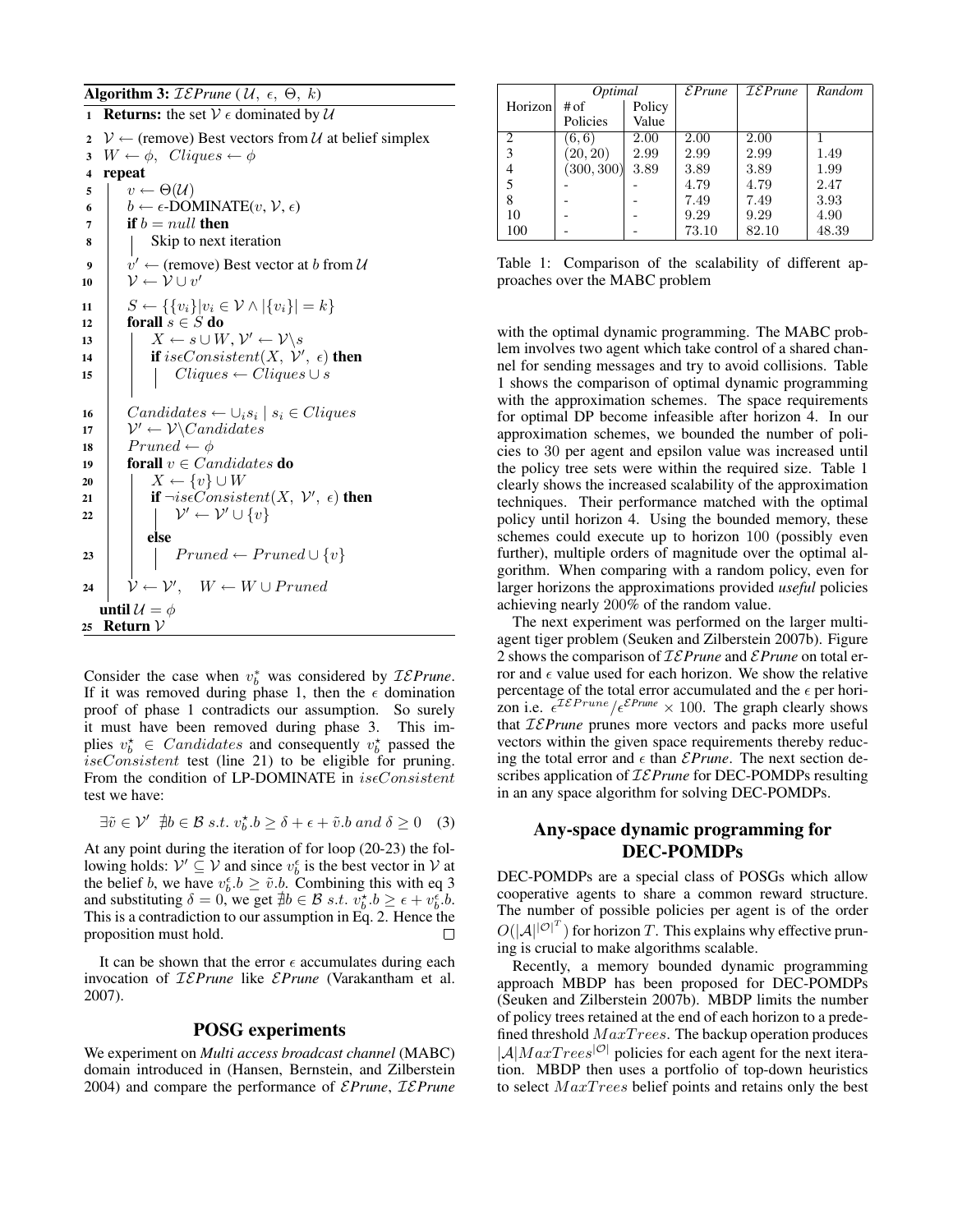

Figure 2:  $\mathcal{IEPrune}$  versus  $\mathcal{EPrune}:$  % total error and  $\epsilon$  value used for each horizon

|    | <b>Algorithm 4:</b> MBDP-Prune( $\{Q_i\}$ , $MaxJointPolitics$ ) |  |  |
|----|------------------------------------------------------------------|--|--|
| 1  | JointPolicies $\leftarrow  Q_1  Q_2 $                            |  |  |
| 2  | repeat                                                           |  |  |
| 3  | <b>forall</b> agent $i \in A_q$ <b>do</b>                        |  |  |
|    | $Size_i \leftarrow MaxJointPolitics/ Q_{-i} $                    |  |  |
| 5  | $Q'_i \leftarrow$ Randomly select $Size_i$ policies from         |  |  |
|    | $Q_i$                                                            |  |  |
| -6 | evaluate( $Q'_i$ , $Q_{-i}$ )                                    |  |  |
|    | $\mathcal{IEPrune}(V_{Q_i'}, \epsilon, \Theta, k)$               |  |  |
| 8  | IncreaseEpsilon?                                                 |  |  |
| 9  | JointPolicies $\leftarrow  Q_1  Q_2 $                            |  |  |
|    |                                                                  |  |  |
|    | <b>until</b> JointPolicies $\leq$ MaxJointPolicies               |  |  |
|    |                                                                  |  |  |

policies for each agent per sampled belief. To further reduce the complexity (Carlin and Zilberstein 2008) use partial backups in their approach MBDP-OC and limit the number of possible observations to a constant  $MaxObs$ . This results in  $|\mathcal{A}|$   $MaxTrees^{MaxObs}$  policies for the next iteration per agent. MBDP provides significant speedups over existing algorithms but has *exponential* space complexity in the observation space. We use the improved epsilon pruning scheme IE*Prune* to make MBDP any space: MBDP-AS, and also provide a bound on the error produced by IE*Prune* over MBDP.

### MBDP-AS

MBDP-AS takes a user defined parameter MaxJointPolicies which restricts MBDP-AS to store only  $MaxJointPolitics$  joint policies, effectively reducing the space requirements from  $|A|^2 Max Trees^{2 \cdot MaxObs}$ to  $|S|$ *MaxJointPolicies* for two agents. MBDP-AS introduces an extra step of pruning shown in Algorithm 4 just after the backup operation. Algorithm 4 prunes policies of each agent until the total joint policies is within the limit  $MaxJointPolitics$ . After this pruning step all agents evaluate their policies against each other requiring only  $O(|S|MaxJointPolitics)$  space and retain the best policies for the beliefs sampled by the top-down heuristic. We describe the Algorithm 4 in the following.

The motivation behind Algorithm 4 is that many policy

vectors which provide *similar rewards* can be pruned while retaining only a representative subset of them. Such systematic pruning requirement is ideally achieved with IE*Prune*. We call each execution of pruning (lines 4-9) an iteration of MBDP-Prune. To avoid evaluating every joint policy for agent  $i$ , we select a random subset of  $i$ 's policies such that current total joint policies are within  $MaxJointPolitics$ limit (lines 4,5). These joint policies are then evaluated (line 6). For the  $|S \times Q_{-i}|$  dimensional multi-agent belief b, the policy vector associated with agent  $i$ 's policy  $p$  is given by  $V(p) = (..., V(p, q_{-i}, s)...), q_{-i} \in Q_{-i}, s \in S$ . The set of all policy vectors of agent i is passed to IE*Prune* (line 7) which gives a smaller  $\epsilon$  dominated set. For all the vectors which are pruned by IE*Prune* we also prune the corresponding policies from  $Q_i$ . We then decide if to increase  $\epsilon$  (line 8) to aggravate the pruning considering the time overhead, and if no policy was pruned in the last iteration. This iterative pruning continues until the  $JointPolitics$  are within the specified limit.

### Analysis of the MBDP-Prune operation

Proposition 3. *The maximum number of iterations required by the MBDP-Prune operation is*  $(\Delta - \epsilon)/\delta$ *, where*  $\epsilon$  *is the initial epsilon value used,* δ *is the increment in epsilon after each iteration.*  $\Delta = \max_{b \in \mathcal{B}_M} (\min_{V_i \in \mathcal{V}_{Q_i}} (V_b^{\hat{\star}}.b - V_i.b))$ and  $V_b^* = argmax_{V_i \in V_{Q_i}} V_i$  *b* for any *b*.

*Proof.* The MBDP-Prune operation will continue to increase epsilon (line 8) by the amount  $\delta$  until the current joint policies are within  $MaxJointPolitics$  limit. The worst case is when there is only one policy vector  $V'$  allowed.  $V'$ must dominate all other vectors at some multi-agent belief i.e.  $\exists b \ s.t. \ (V'.b - V_i.b) \geq 0 \ \forall V_i \in \mathcal{V}_{Q_i}, V' \neq V_i$ . The quantity  $(V' \cdot b - V_i \cdot b)$  must be the maximum for all belief points so that setting epsilon to that value requires IE*Prune* to prune every vector other than  $V'$ . This amount is given by ∆. Consequently, the number of iterations required to raise epsilon to  $\Delta$  are  $(\Delta - \epsilon)/\delta$ .  $\Box$ 

Proposition 4. *Each iteration of MBDP-Prune results in joint policy values that are at most below the optimal joint policy value in MBDP for any belief state.*

This results directly from proposition 2. For further details we refer the reader to (Amato, Carlin, and Zilberstein 2007). Proposition 4 forms the basis of quality guarantees over the approximation. If  $n$  iterations of MBDP-Prune are required to bring down the joint policies within the limit, the *maximum error* at any belief is bounded by  $n\epsilon$  over MBDP with no pruning.

### MBDP-AS experiments

We built MBDP-AS on top of MBDP-OC (Carlin and Zilberstein 2008) which is similar to MBDP except that it uses partial backups. The test problem we use is cooperative box pushing (Carlin and Zilberstein 2008), which is substantially larger than other DEC-POMDP benchmarks such as Tiger and Multiagent Broadcast Channel (Seuken and Zilberstein 2007b). In this domain, two agents are required to push boxes into the goal area. Agents have 4 available actions and